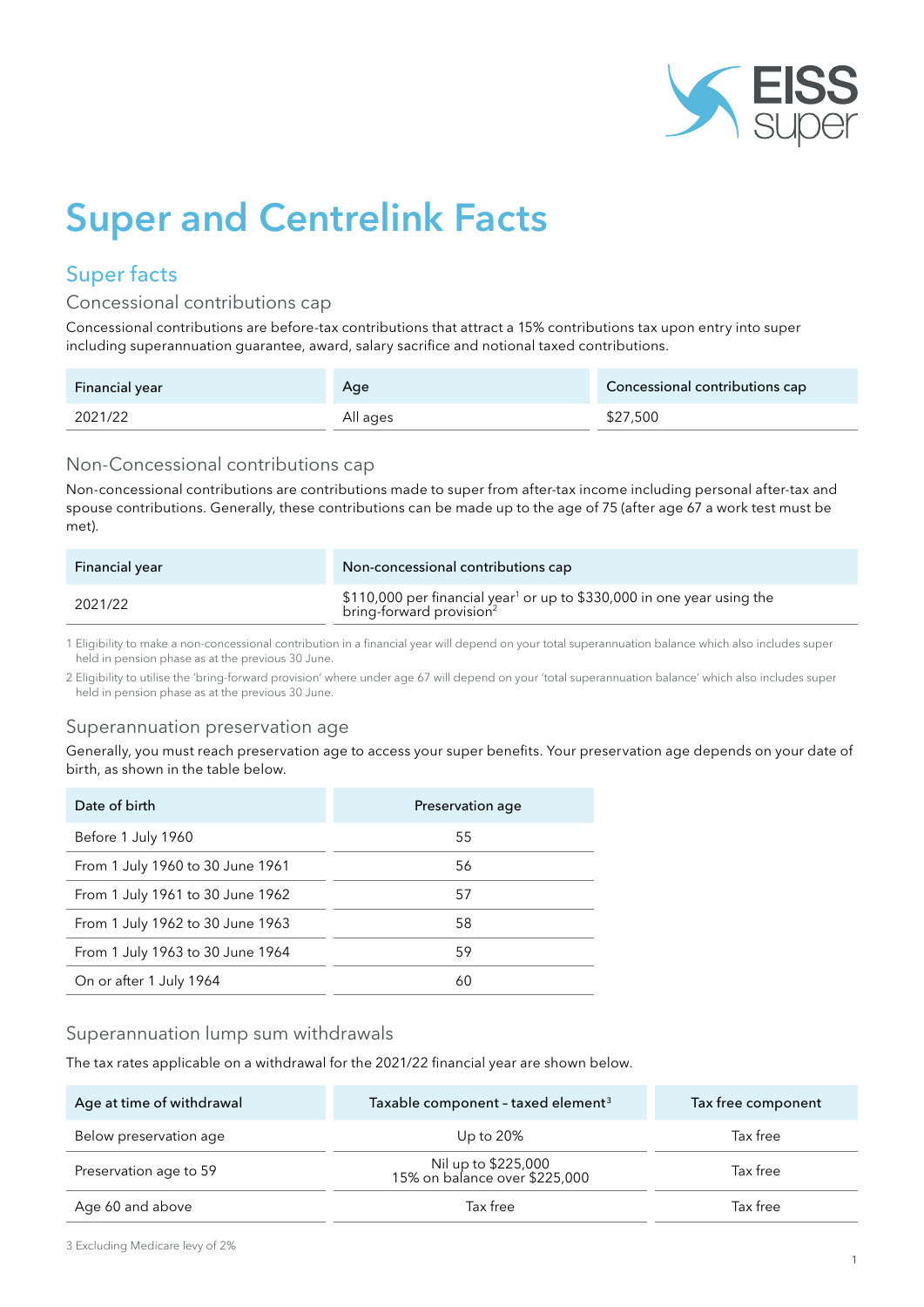# Centrelink facts

Centrelink use Income and Assets tests to work out how much Age Pension you will receive. The test that provides a lower pension rate is the one that applies. Rates apply as of 20 September 2021.

Maximum Pension Rates

|                               | Single<br>per fortnight | Couple (each)<br>per fortnight | Couple (separated by illness)<br>per fortnight |
|-------------------------------|-------------------------|--------------------------------|------------------------------------------------|
| Maximum Basic Rate            | \$882.20                | \$665.00                       | \$882.20                                       |
| Maximum Pension<br>Supplement | \$71.20                 | \$53.70                        | \$71.20                                        |
| Energy Supplement             | \$14.10                 | \$10.60                        | \$14.10                                        |
| Total                         | \$967.50                | \$729.30                       | \$967.50                                       |

#### Pension Income Test

| <b>Family situation</b> | Lower Income Threshold per fortnight<br>(Income free area - eligible for full pension) | Upper Income Threshold per fortnight<br>(Income limit - not eligible for a pension) |
|-------------------------|----------------------------------------------------------------------------------------|-------------------------------------------------------------------------------------|
| Single                  | \$180                                                                                  | \$2,115.00                                                                          |
| Couple                  | \$320                                                                                  | \$3,237.201                                                                         |

1 \$4,190.00 if separated by illness.

#### Deeming Rates (for the assessment of income from financial assets)

| <b>Family situation</b> | Value of Financial Investment    | Deeming Rate   |
|-------------------------|----------------------------------|----------------|
| Single                  | Up to \$53,600<br>Above \$53,600 | 0.25%<br>2.25% |
| Couple                  | Up to \$89,000<br>Above \$89,000 | 0.25%<br>2.25% |

#### Pension Asset Test

| Family situation                               | Lower Asset Threshold<br>(Asset free area - eligible for full income<br>support payment) | Upper Asset Threshold<br>(Asset limit - not eligible for an income<br>support payment) |
|------------------------------------------------|------------------------------------------------------------------------------------------|----------------------------------------------------------------------------------------|
| Single homeowner                               | \$270,500                                                                                | \$593,000                                                                              |
| Single non-homeowner                           | \$487,000                                                                                | \$809,500                                                                              |
| Couple homeowner                               | \$405,000                                                                                | \$891,500                                                                              |
| Couple non-homeowner                           | \$621,500                                                                                | \$1,108,000                                                                            |
| Couple (separated by<br>illness) homeowner     | \$405,000                                                                                | \$1,050,000                                                                            |
| Couple (separated by<br>illness) non-homeowner | \$621,500                                                                                | \$1,266,500                                                                            |